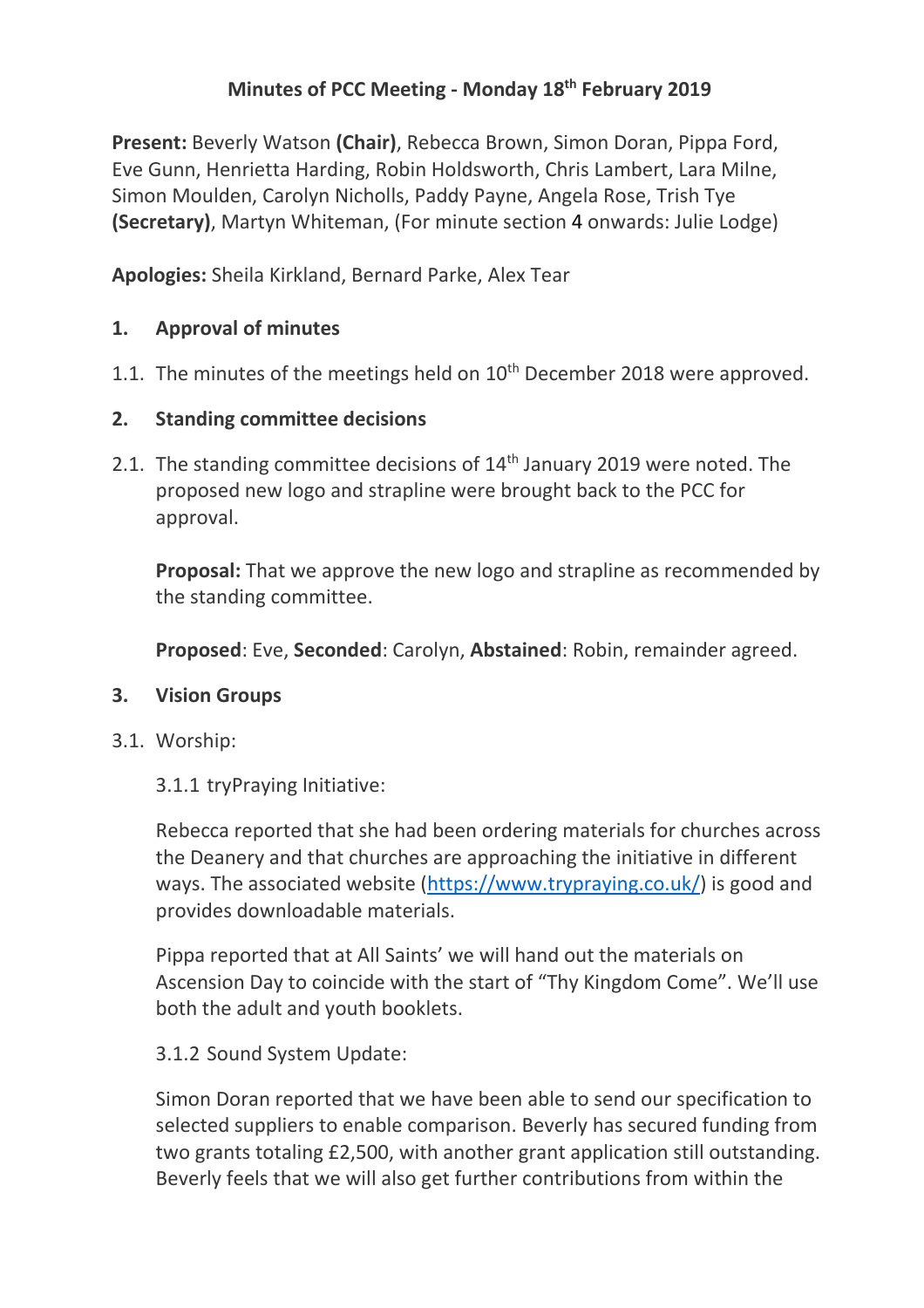congregation. There is £10,000 in the Vicar's discretionary fund, but ideally, we wouldn't use all of this.

The base cost of a good sound system is £12,683, with a further set of options for £2,744. Within the options are a better mixer for the Youth Band (recommended by Julie Shaw) plus an additional speaker for the church which would be beneficial for the larger services.

It is thought that with the options, a system like this would attract more lettings. We will also be able to enhance sound in the church hall by reusing the existing system.

**Proposal:** That we progress the sound system work including all additional options.

**Proposed**: Henrietta, **Seconded**: Lara, **Against:** Robin, remaining agreed

3.2. Children & Young People

3.2.1 Exploring Youth Work:

Pippa has been in conversation with Matrix since last autumn and they have now come up with a proposal of how they can work with All Saints. The proposal is for Matrix to resource a Youth Hub at All Saints, as they do in three other parishes in the Diocese. The hub would be aimed for those from age 11 and up.

The hub would be held on the second Sunday of the month with each session set around a Christian theme. The cost of each session would cover, volunteer training, safeguarding, advertising and the running of the session.

The cost to Matrix is £200/session but they have agreed to halve it for us. We would supply 1 to 2 volunteers/session with Matrix undertaking the safeguarding responsibilities. Two people have already expressed interest to be our volunteers. The hub would aim to encourage young people across the community and, particularly the older children, equip them with leadership skills.

It was made clear that this will be a Matrix event at All Saints, rather than an All Saints event.

At this point, we are not sure if there is a charge to the young people.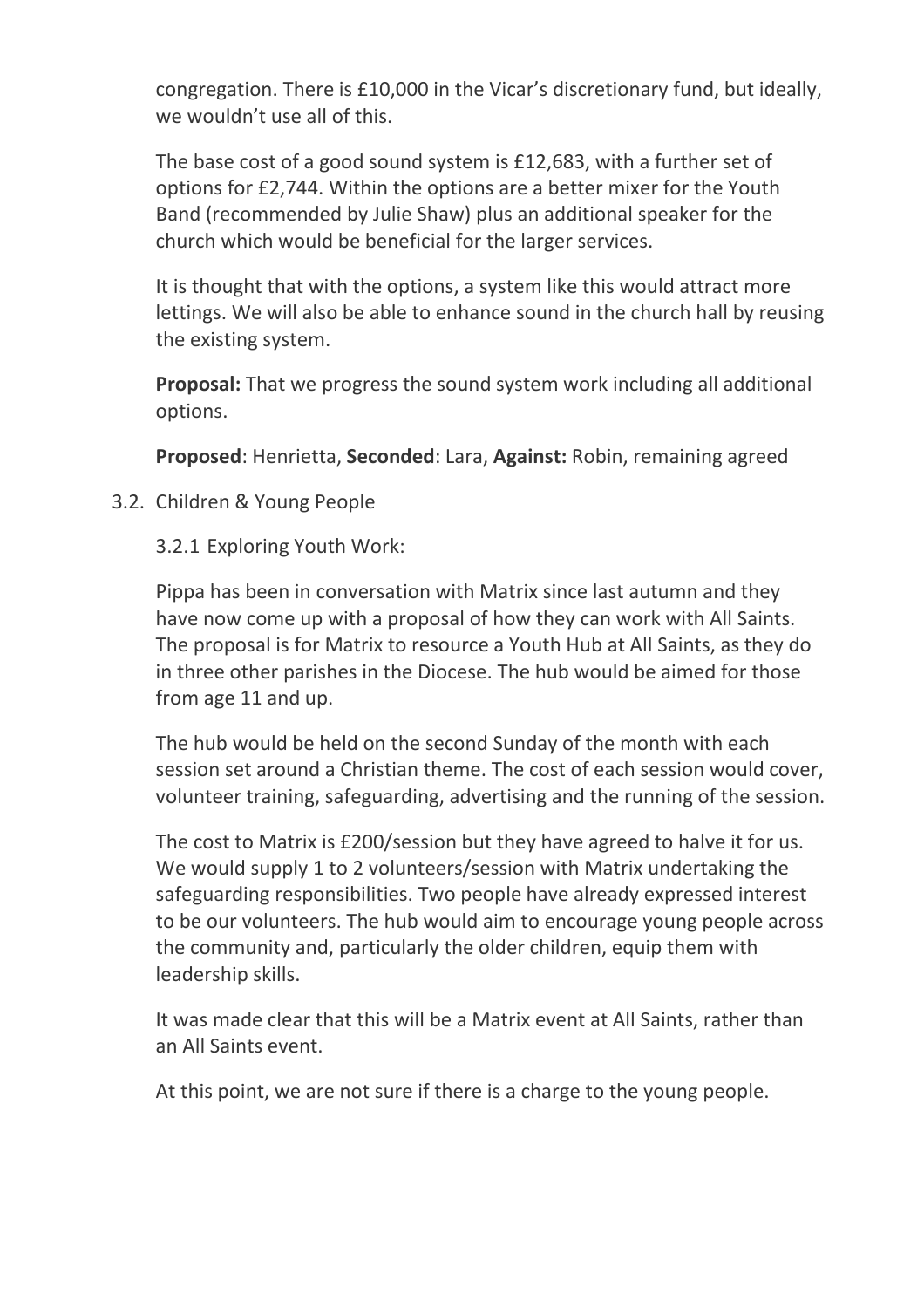**Proposal**: That we go ahead with the Matrix proposal with a start of September or earlier.

**Proposed**: Martyn, **Seconded**: Rebecca, unanimously agreed

3.3. Admin & Communication:

3.3.1 Letting Fees:

At this time of the year, the PCC needs to decide on any increase to the hall and church letting fees, as we need to give regular hirers 6 months' notice of change. Due to the large increase of 10% last year, Eve recommended that we make no further increase this year.

After some discussion over the predicted financial deficit for 2019 and the expected increase in utility costs, the following proposal was made:

**Proposal**: Rates to increase by 2% apart from Montessori Nursery (who are facing difficult financial times with a reduction in funding).

**Proposed**: Pippa, **Seconded**: Lara, **Against**: Eve and Angela, **Abstained**: Henrietta, Paddy, remainder agreed

3.4. Finance Vision Group

3.4.1 Report & Accounts:

Chris reported a small surplus in 2018, an improvement on the expected deficit.

The meeting extended thanks to Chris for his work on the accounts.

Martyn commented on an excellent report and raised the question about focusing on the elderly (as raised by Richard Pointer at the last APCM). Beverly commented that this is being discussed within the Pastoral team.

**Proposal**: That the PCC approves the report and account subject to audit.

**Proposed**: Martyn, **Seconded** Henrietta, unanimously agreed.

3.4.2 Commitment flyer:

The meeting discussed the proposed flyer to be issued on Commitment Sunday which summarises the expected financial position for 2019.

Robin commented that the paragraph and chart that illustrates the spread of giving undervalues those giving a smaller, yet valuable, amount. It was agreed that this should be removed (**Action** Trish).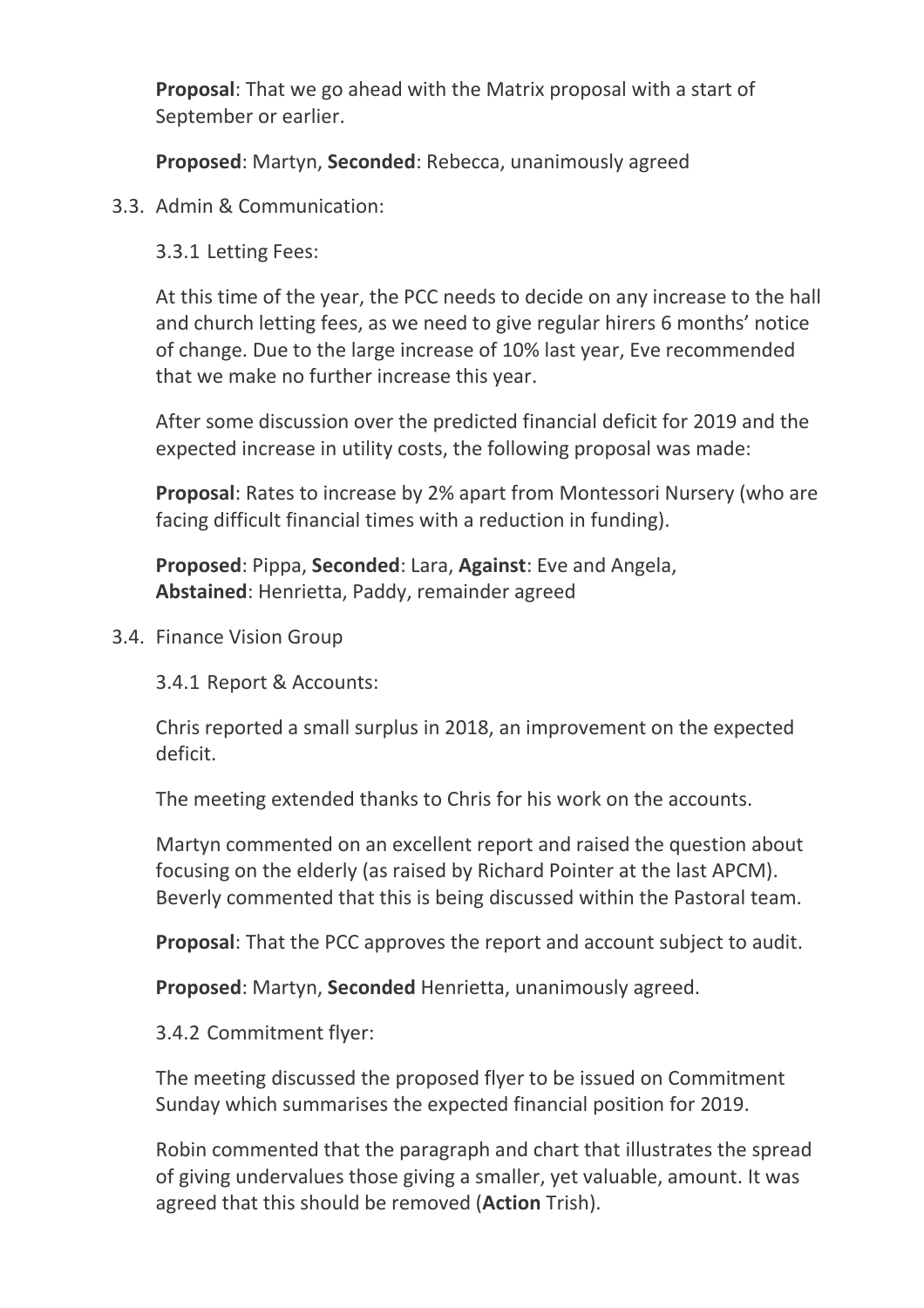**Proposal**: That we adopt the commitment flyer with the amendment above.

**Proposed**: Pippa, **Seconded** Carolyn. Unanimously agreed.

#### **4. Transforming Church Plan**

4.1. Statistics for Missions 2018

The dashboard figures for 2018 report on several attendance and worshipping community measures. The picture is generally one of decline, as is being experienced across the country.

One area of increase is the "Average Weekly Attendance" which has gone up considerably as it includes school services in the church and at the school. This is encouraging.

Several possible reasons for decline were briefly tabled and Beverly explained that this would need to be a focus for future meetings. One of our first responses is looking at our updated Transforming Church Plan.

4.2. Revision of Transforming Church Plan

The Standing Committee started work on the goals to take forward over the coming months.

*1st Goal: "Making Disciples".* This is a new goal for us and is a priority goal for the Diocese and for increasing numbers. Simon Moulden commented that we can now leverage the connections we have made through Messy Church and the schools.

**Action**: Trish to include this point in the 'how' column

*2nd Goal: "Growing Youth and Children's Ministry".* This is an existing goal that has achieved much but has further scope for growth.

**Action**: Trish to add the revised baptism policy to the plan.

*3rd Goal: "Improving Church Buildings".* This is an existing goal which has again achieved a lot, but where there is further work to do.

**Action**: Trish to include the action of deciding on church seating that we have committed to do this year.

*4th Goal: Become a bronze eco-church.* A new goal to deliver our commitment to become and eco-church.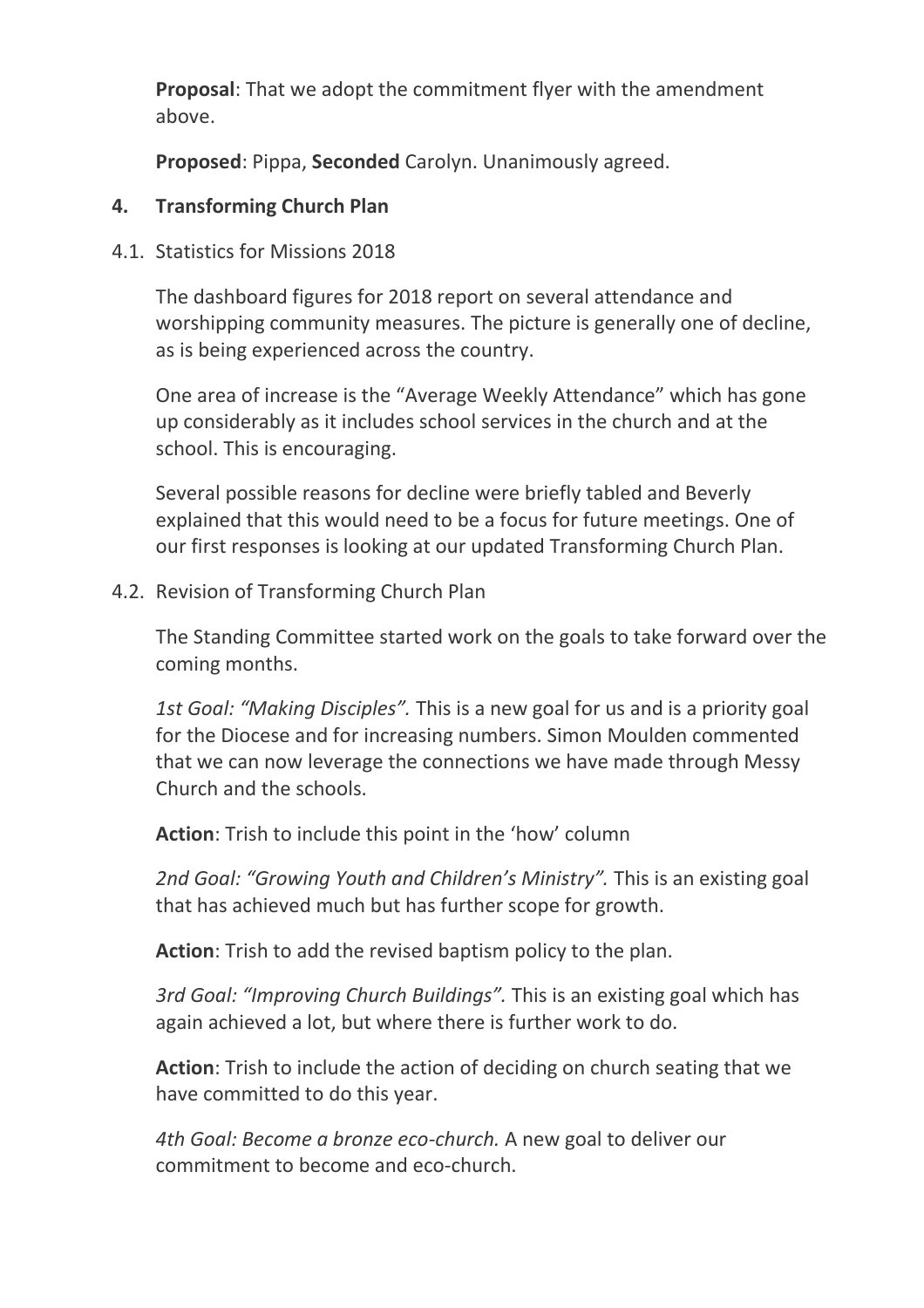**Proposal**: That we adopt the revised Transforming Church Plan

**Proposed**: Robin, **Seconded**: Paddy, Unanimously agreed

### **5. Vicar's report**

Beverly postponed a report at this meeting as a full report will be given at the APCM.

### **6. Safeguarding**

#### 6.1. Update

Julie reported that the safeguarding team is now a team of six (clergy, wardens, Julie and Eve)

Julie and Carolyn have been reviewing training needs. We're now approaching 3-year renewals for the basic training and so many people will be due to refresh their training. We have looked at running the training in church but finding dates suitable for all is difficult. We will therefore take the approach of people booking their own training at Church House, or online for the basic training.

Our safer recruitment process is running well, and Beverly has encouraged the Diocese to ensure that they ensure that the safer recruitment for trainee lay readers covers their three month placements in other churches.

The team's next focus is on Risk Assessments. The Church Risk Assessment has been reviewed and the review of the Church Hall is being done. These risk assessments will stand for a year and be issued to people renting the facilities. Activity leads will need to do risk assessments relating to their specific risks, e.g. for pantomime performances or painting days. Julie will be explaining this to the congregation at the APCM.

The church and hall risk assessments will additionally be posted on the website and included in the Hirer's Handbooks once approved.

#### 6.2. Adoption of the Diocese Lone Working Policy

**Proposal**: That the PCC adopts the Diocese Lone Working Policy

**Proposed**: Martyn, **Seconded** Angela, unanimously agreed.

**Action**: Safeguarding Team to draw up a policy for people who work alone in their role, e.g. sacristans, Parish Administrator etc.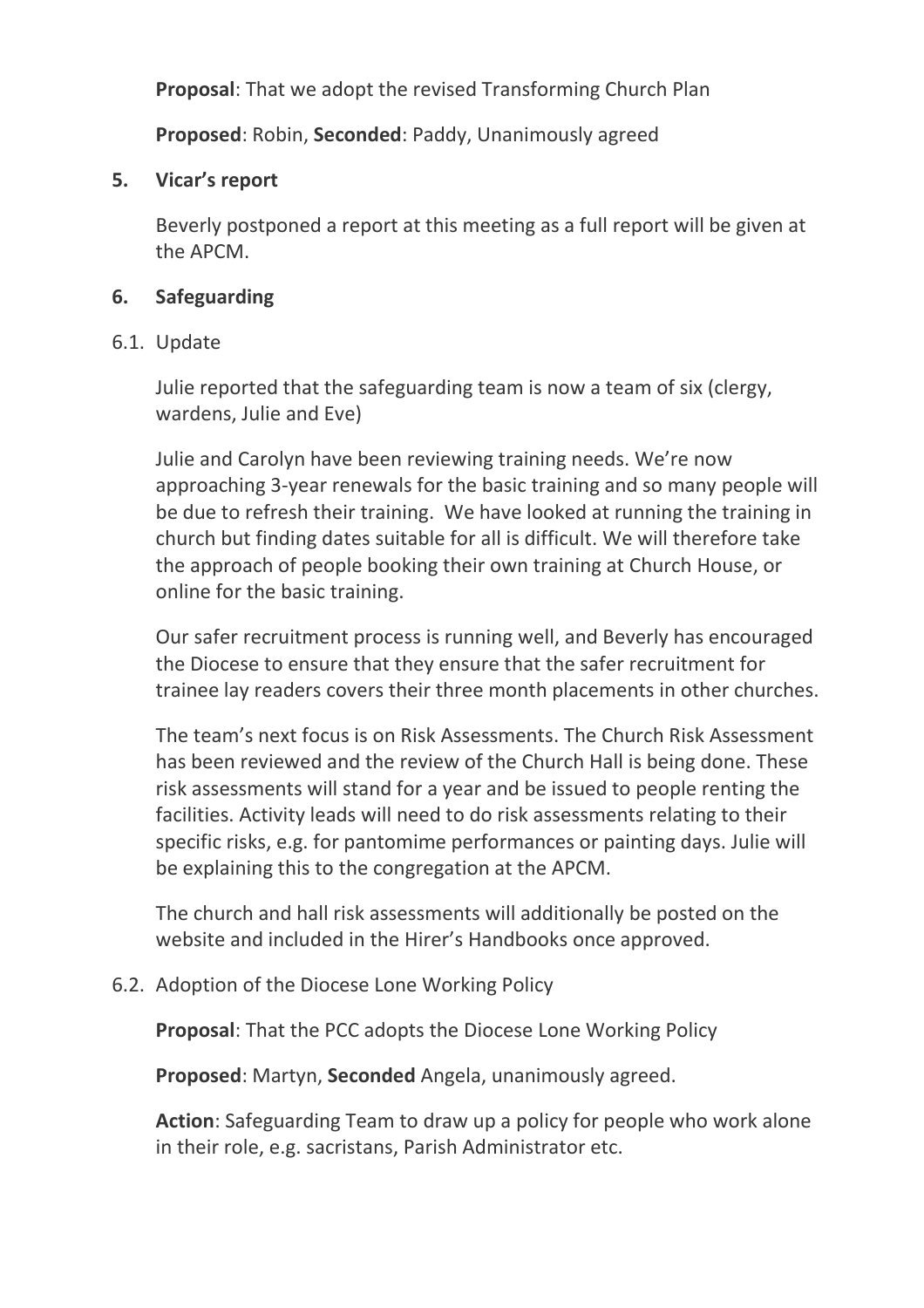# **7. Approvals**

## 7.1. Report and Accounts for 2018

(Covered in item 3.4.1)

# 7.2. Christian Aid Activities

Carolyn outlined the proposal for Christian Aid this year. The focus will be on the wider community and we have agreement, in principal, for a car wash in the Onslow Village Hall car park. The Wilderness Café have also agreed to do a "Christian Aid Special" for the week. We will do a leaflet drop in many of the Parish roads about the activities and how donations can be made to Christian Aid online. The car wash will be on Saturday  $18<sup>th</sup>$  May, in the afternoon, (probably 3.00 p.m. to 5.00 p.m. which is good for the hall)

**Proposal**: That Mission Vision Group continue with these plans for Christian Aid fund raising.

**Proposed**: Simon M, **Seconded**: Paddy, Unanimously agreed

### **8. Correspondence**

The secretary reported that there is no correspondence for the PCC.

## **9. Dates & Events**

The latest calendar has been circulated to the PCC for information.

#### **10. PCC Farewells**

The following members of PCC have reached the end of their 3-year term: Sheila Kirkland, Lara Milne, Simon Moulden, Alex Tear and Trish Tye. Beverly thanked these members for their time and commitment to All Saints during their tenure.

## **11. Dates of future meetings**

 $APCM - 24<sup>th</sup> March 2019$ PCC Induction and Meal - 15<sup>th</sup> April 2019 Standing Committee  $-30<sup>th</sup>$  April 2019

**PART 2** (*Confidential items*) (none)